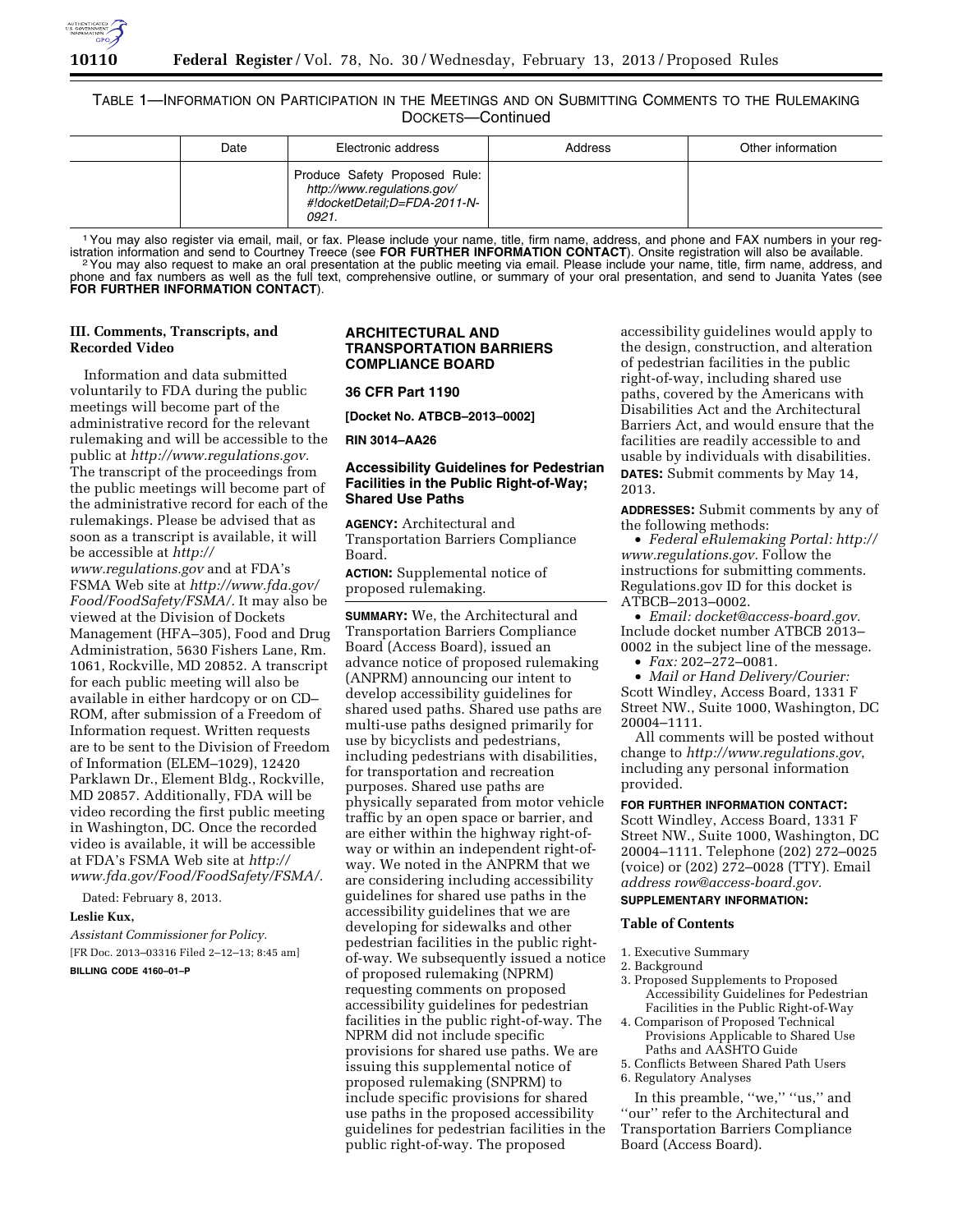## **1. Executive Summary**

This supplemental notice of proposed rulemaking (SNPRM) proposes to include specific provisions for shared use paths in the proposed accessibility guidelines for pedestrian facilities in the public right-of-way published in the **Federal Register** on July 26, 2011. See 76 FR 44664 (July 26, 2011). A copy of the proposed accessibility guidelines for pedestrian facilities in the public rightof-way with the specific provisions for shared use paths proposed in the SNPRM is available on our Web site at: *[http://www.access-board.gov/sup.htm.](http://www.access-board.gov/sup.htm)* 

We are required by section 502 of the Rehabilitation Act to establish and maintain accessibility guidelines for the design, construction, and alteration of facilities covered by the Americans with Disabilities Act (ADA) and the Architectural Barriers Act (ABA) to ensure that the facilities are readily accessible to and usable by individuals with disabilities. See 29 U.S.C. 792(b)(3). The ADA covers state and local government facilities, places of public accommodation, and commercial facilities. See 42 U.S.C. 12101 et seq. The ABA covers facilities financed with federal funds. See 42 U.S.C. 4151 et seq.

We are issuing the SNPRM in response to public comments on separate rulemakings to develop accessibility guidelines for trails and other outdoor developed areas, and for sidewalks and other pedestrian facilities in the public right-of-way. The comments noted that shared use paths are distinct from trails and sidewalks, and recommended that we develop accessibility guidelines for shared use paths. As defined in the SNPRM, shared use paths are multi-use paths designed primarily for use by bicyclists and pedestrians, including pedestrians with disabilities, for transportation and recreation purposes. Shared use paths are physically separated from motor vehicle traffic by an open space or barrier, and are either within the highway right-of-way or within an independent right-of-way.

As noted above, the SNPRM would include specific provisions for shared use paths in the proposed accessibility guidelines for pedestrian facilities in the public right-of-way. The proposed accessibility guidelines for pedestrian facilities in the public right-of-way would require pedestrian access routes to be provided within pedestrian circulation paths located in the public right-of-way, and would establish proposed technical provisions for the width, grade, cross slope, and surface of pedestrian access routes. See R204.2 and R302. Where existing pedestrian

circulation paths are altered and existing physical constraints make it impracticable for the altered paths to fully comply with the proposed technical provisions, compliance would be required to the extent practicable. See R202.3.1.

The SNPRM would:

• Require the full width of a shared use path to comply with the proposed technical provisions for the grade, cross slope, and surface of pedestrian access routes (see R302.3.2);

• Permit compliance with the proposed technical provisions for the grade of pedestrian access routes to the extent practicable where physical constraints or regulatory constraints prevent full compliance (see R302.5.4 and R302.5.5);

• Prohibit objects from overhanging or protruding into any portion of a shared use path at or below 8 feet measured from the finished surface (see R210.3); and

• Require the width of curb ramps and blended transitions in shared use paths to be equal to the width of the shared use path (see R304.5.1.2).

The SNPRM is consistent with the design criteria for shared used paths in the American Association of State Highway and Transportation Officials (AASHTO) ''Guide for the Development of Bicycle Facilities'' (2012) (hereinafter referred to as the ''AASHTO Guide''). The SNPRM is not expected to increase the cost of constructing shared use paths for state and local government jurisdictions that use the AASHTO Guide.

As discussed in the preamble to the proposed accessibility guidelines for pedestrian facilities in the public rightof-way, other federal agencies are required to adopt accessibility standards for the design, construction, and alteration of facilities covered by the ADA and ABA that are consistent with our accessibility guidelines. When the other federal agencies adopt accessibility standards for the design, construction, and alteration of pedestrian facilities in the public rightof-way, including shared use paths, covered by the ADA and ABA, compliance with the standards is mandatory.

#### **2. Background**

We are conducting separate rulemakings to develop accessibility guidelines for trails and other outdoor developed areas, and for sidewalks and other pedestrian facilities in the public right-of-way.

We issued a notice of proposed rulemaking (NPRM) requesting comments on proposed accessibility

guidelines for trails and other outdoor developed areas in 2007. See 72 FR 34074 (June 20, 2007). A trail would be defined for purposes of these accessibility guidelines as a pedestrian route developed primarily for outdoor recreational purposes. A pedestrian route developed primarily to connect elements, spaces, or facilities within a site is not a trail.

We requested comments on draft accessibility guidelines for sidewalks and other pedestrian facilities in the public right-of-way in 2002 and 2005. See 67 FR 41206 (June 17, 2002); and 70 FR 70734 (November 23, 2005). These accessibility guidelines would adopt the definition of sidewalk in the Manual on Uniform Traffic Control Devices (MUTCD). The MUTCD (2009) defines a sidewalk as the portion of a street between the curb line, or the lateral line of a roadway, and the adjacent property line or on easements of private property that is paved or improved and intended for use by pedestrians.

Public comments on these rulemakings noted that shared use paths are distinct from trails and sidewalks in that they are used by bicyclists and pedestrians, including pedestrians with disabilities, for transportation and recreation purposes. The comments recommended that we develop accessibility guidelines for shared use paths. On March 28, 2011, we issued an advance notice of proposed rulemaking (ANPRM) announcing our intent to develop accessibility guidelines for shared use paths, and requested comments on a definition and draft technical provisions for shared use paths. See 76 FR 17064 (March 28, 2011). We noted in the ANPRM that we are considering including accessibility guidelines for shared use paths in the accessibility guidelines for pedestrian facilities in the public right-of-way since state and local transportation departments are the principal entities that design and construct shared use paths, and many of the draft technical provisions for shared use paths in the ANPRM are the same as those in the draft accessibility guidelines for pedestrian facilities in the public rightof-way (e.g., curb ramps and blended transitions, and detectable warning surfaces).

On July 26, 2011, we issued a NPRM requesting comments on proposed accessibility guidelines for pedestrian facilities in the public right-of-way. See 76 FR 44664 (July 26, 2011). The NPRM did not include specific provisions for shared use paths. The comment period on the NPRM ended on November 23, 2011. The comment period was reopened on December 5, 2011 to allow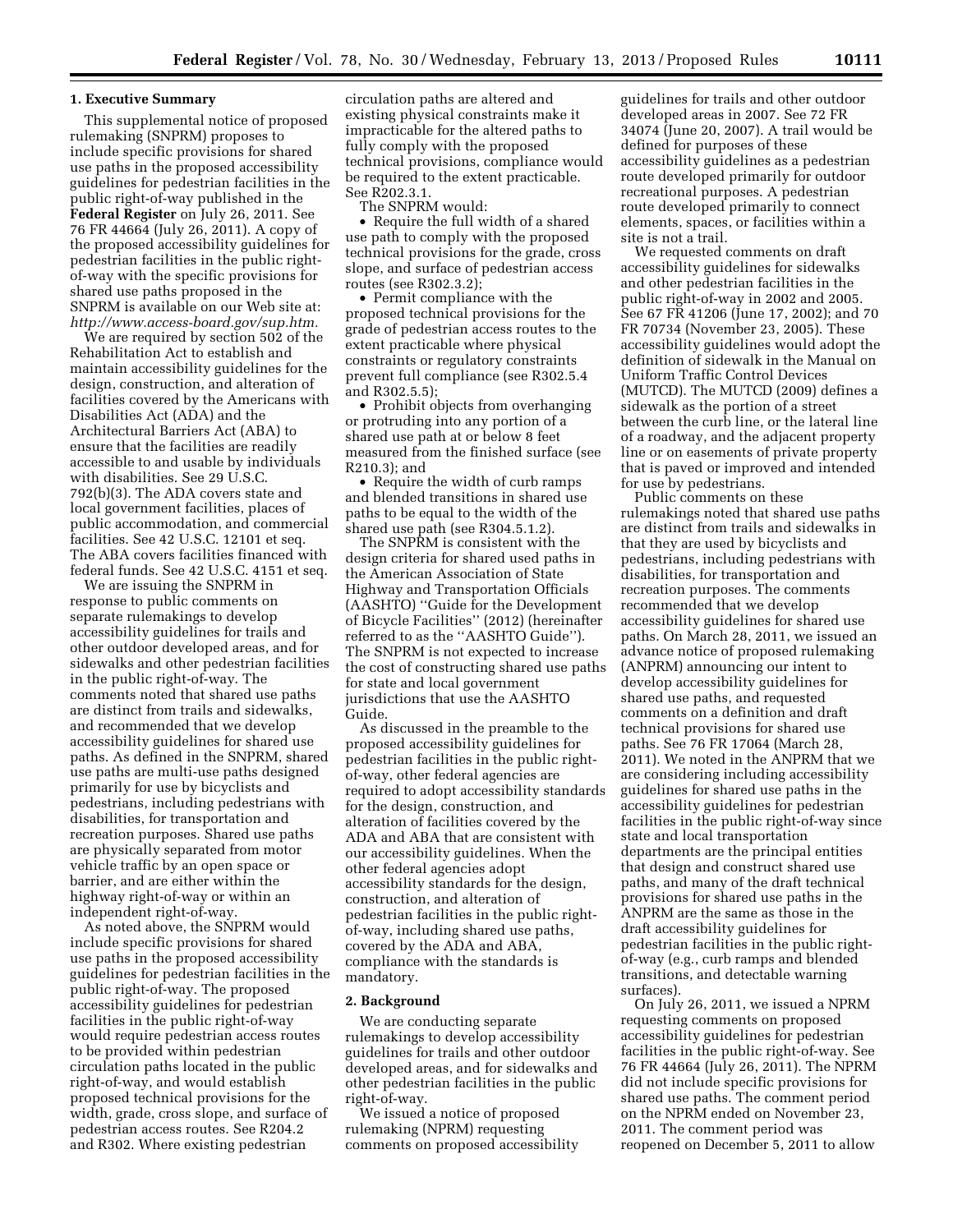additional time for the public to submit comments. See 76 FR 75844 (December 5, 2011). The additional comment period ended on February 2, 2012.

# **3. Proposed Supplements to Proposed Accessibility Guidelines for Pedestrian Facilities in the Public Right-of-Way**

We are issuing this SNPRM to include specific provisions for shared use paths in the proposed accessibility guidelines for pedestrian facilities in the public right-of-way published in the **Federal Register** on July 26, 2011. See 76 FR 44664 (July 26, 2011). The proposed accessibility guidelines for pedestrian facilities in the public right-of-way will be codified as an appendix to 36 CFR part 1190. The SNPRM would supplement the following sections of the proposed accessibility guidelines for pedestrian facilities in the public rightof-way: R105.5 Defined Terms; R204 and R302 Pedestrian Access Routes; R210 Protruding Objects; R218 Doors, Doorways, and Gates; and R304 Curb Ramps and Blended Transitions. The proposed supplements to these sections are set forth below.

# *R105.5 Defined Terms*

# Shared Use Path

The SNPRM would add a proposed definition of shared use path in R105.5 to read as follows:

*Shared Use Path.* A multi-use path designed primarily for use by bicyclists and pedestrians, including pedestrians with disabilities, for transportation and recreation purposes. Shared use paths are physically separated from motor vehicle traffic by an open space or barrier, and are either within the highway right-of-way or within an independent right-of-way.

The proposed definition is based on the AASHTO Guide, which defines a shared use path as a bikeway physically separated from motor vehicle traffic by an open space or barrier, and either within the highway right-of-way or within an independent right of way. The AASHTO Guide notes that pedestrians, including pedestrians with disabilities, also use shared use paths and that they can serve transportation and recreation purposes. See AASHTO Guide, 5.1 Introduction. The U.S. Department of Transportation, Federal Highway Administration (FHWA) defines a shared use path similar to the AASHTO Guide.1 State transportation

departments also define shared use paths similar to the AASHTO Guide.2

As noted in the AASHTO Guide, the primary factor that distinguishes shared use paths and sidewalks is the intended user. Shared use paths are designed for use by bicyclists and pedestrians, including pedestrians with disabilities. Sidewalks are designed for use by pedestrians, including pedestrians with disabilities, and are not intended for use by bicyclists. See AASHTO Guide, 5.2.2, Shared Use Paths Adjacent to Roadways (Sidepaths).

### Public Right-of-Way

The SNPRM would revise the proposed definition of public right-ofway in R105.5 to read as follows:

*Public Right-of-Way.* Public land acquired for or dedicated to transportation purposes, or other land where there is a legally established right for use by the public for transportation purposes.

The NPRM proposed to define public right-of-way as public land or property, usually in interconnected corridors, that is acquired for or dedicated to transportation purposes. Some shared use paths may cross private land. In these situations, an easement or other legal means is used to establish a right for the public to use the portion of the land that the shared use path crosses for transportation purposes. The SNPRM would revise the proposed definition of public right-of-way to include these situations.

## *R204 and R302 Pedestrian Access Routes*

The SNPRM would revise these sections relating to pedestrian access routes.

#### *R204.2 Pedestrian Circulation Paths*

The SNPRM would revise R204.2 to read as follows:

*R204.2 Pedestrian Circulation Paths.*  A pedestrian access route shall be provided within pedestrian circulation paths located in the public right-of-way. The pedestrian access route shall connect to accessible elements, spaces, and facilities required by this document and to accessible routes required by

section 206.2.1 of appendix B to 36 CFR part 1191 or section F206.2.1 of appendix C to 36 CFR 1191 that connect building and facility entrances to public streets and sidewalks.

As proposed in the NPRM, R204.2 would require a pedestrian access route to be provided within sidewalks and other pedestrian circulation paths located in the public right-of-way. The NPRM proposed to define a pedestrian circulation path as a prepared exterior or interior surface provided for pedestrian travel in the public right-ofway. See R105.5. Sidewalks and shared use paths are types of pedestrian circulation paths. As revised by the SNPRM, the term ''pedestrian circulation paths'' in R204.2 includes sidewalks and shared use paths.

#### *R302.3 Continuous Width*

The SNPRM would revise R302.3 to read as follows:

*R302.3 Continuous Width.* Except as provided in R302.3.1 and R302.3.2, the continuous clear width of pedestrian access routes shall be 1.2 m (4.0 ft) minimum, exclusive of the width of the curb.

*R302.3.1 Medians and Pedestrian Refuge Islands.* The clear width of pedestrian access routes within medians and pedestrian refuge islands shall be 1.5 m (5.0 ft) minimum.

*R302.3.2 Shared Use Paths.* A pedestrian access route shall be provided for the full width of a shared use path.

As proposed in the NPRM, R302.3 would require pedestrian access routes to be 4 feet wide minimum, except R302.3.1 would require pedestrian access routes within medians and pedestrian refuge islands to be 5 feet wide minimum to allow for passing space.

The SNPRM would add a new provision at R302.3.2 that would require a pedestrian access route to be provided for the full width of a shared use path since shared use paths are typically twodirectional and path users travel in each direction on the right hand side of the path, except to pass. The AASHTO Guide recommends that two-directional shared use paths should be 10 feet wide minimum. Where shared use paths are anticipated to serve a high percentage of pedestrians and high user volumes, the AASHTO Guide recommends that the paths should be 11 to 14 feet wide to enable a bicyclist to pass another path user travelling in the same direction, at the same time a path user is approaching from the opposite direction. In certain very rare circumstances, the AASHTO Guide permits the width of shared use paths to

<sup>&</sup>lt;sup>1</sup>The FHWA defines a shared use path as a multiuse trail or path physically separated from motorized vehicular traffic by an open space or barrier, either within the highway right-of-way or within an independent right of way, and usable for transportation purposes. The FHWA definition of

shared use path is available at: *[http://](http://www.fhwa.dot.gov/environment/bicycle_pedestrian/guidance/design_guidance/freeways.cfm)  [www.fhwa.dot.gov/environment/](http://www.fhwa.dot.gov/environment/bicycle_pedestrian/guidance/design_guidance/freeways.cfm) bicycle*\_*[pedestrian/guidance/design](http://www.fhwa.dot.gov/environment/bicycle_pedestrian/guidance/design_guidance/freeways.cfm)*\_*guidance/ [freeways.cfm.](http://www.fhwa.dot.gov/environment/bicycle_pedestrian/guidance/design_guidance/freeways.cfm)* 

<sup>2</sup>For example, the Washington State Department of Transportation Design Manual (July 2012) defines a shared use path as a facility physically separated from motorized vehicular traffic within the highway right-of-way or on an exclusive rightof-way with minimal cross flow by motor vehicles. The Washington State Department of Transportation Design Manual is available at: *[http://www.wsdot.wa.gov/Publications/Manuals/](http://www.wsdot.wa.gov/Publications/Manuals/M22-01.htm)  [M22–01.htm.](http://www.wsdot.wa.gov/Publications/Manuals/M22-01.htm)*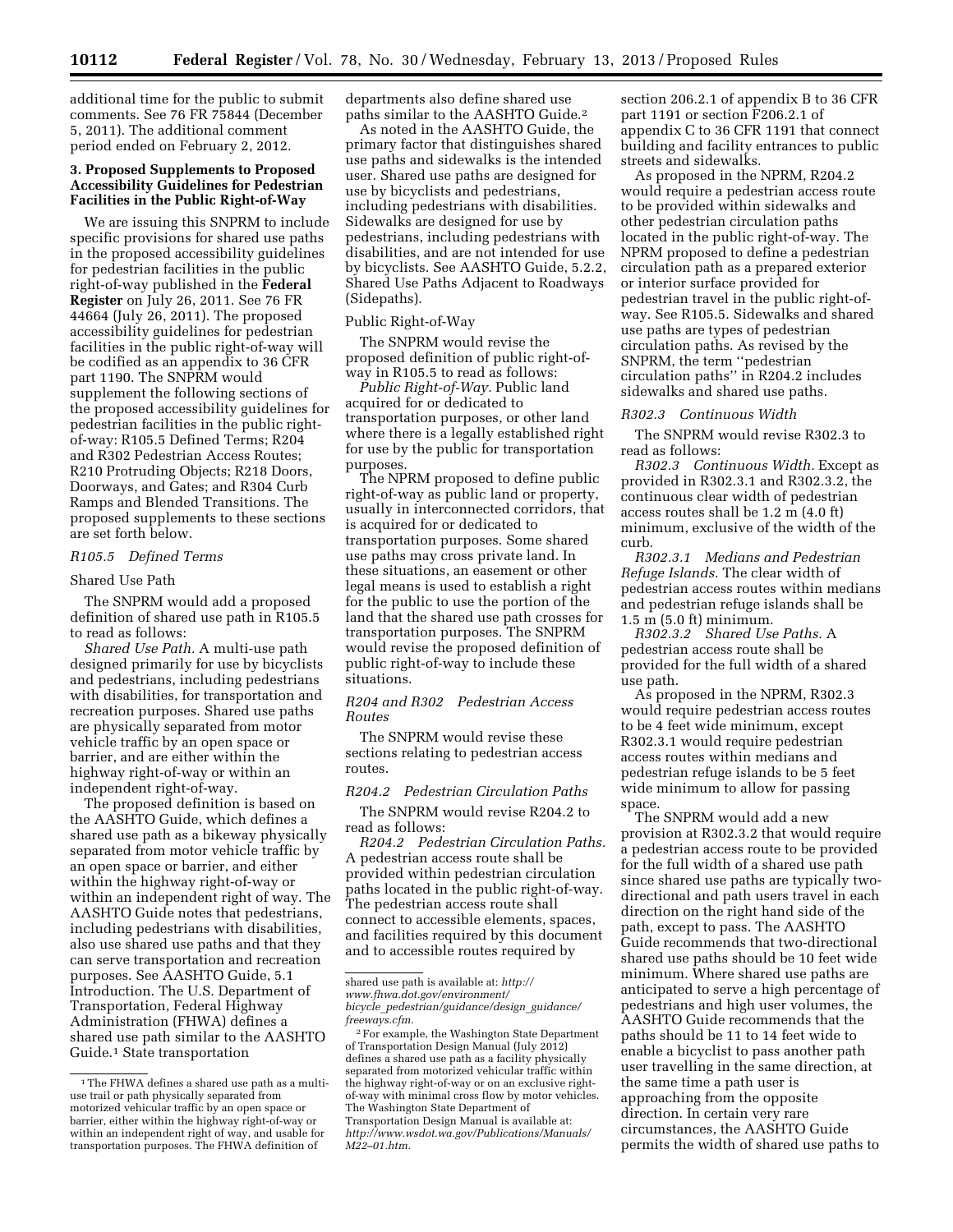be reduced to 8 feet. See AASHTO Guide, 5.2.1 Width and Clearance.

### *R302.5 Grade*

The SNPRM would revise R302.5 to read as follows:

*R302.5 Grade.* The grade of pedestrian access routes shall comply with R302.5.

*R302.5.1 Within Street or Highway Right-of-Way.* Except as provided in R302.5.3, where pedestrian access routes are contained within a street or highway right-of-way, the grade of pedestrian access routes shall not exceed the general grade established for the adjacent street or highway.

*R302.5.2 Not Within Street or Highway Right-of-Way.* Where pedestrian access routes are not contained within a street or highway right-of-way, the grade of pedestrian access routes shall be 5 percent maximum.

*R302.5.3 Within Pedestrian Street Crossings.* Where pedestrian access routes are contained within a pedestrian street crossing, the grade of pedestrian access routes shall be 5 percent maximum.

*R302.5.4 Physical Constraints.*  Where compliance with R302.5.1 or R302.5.2 is not practicable due to existing terrain or infrastructure, rightof-way availability, a notable natural feature, or similar existing physical constraints, compliance is required to the extent practicable.

*R302.5.5 Regulatory Constraints.*  Where compliance with R302.5.1 or R302.5.2 is precluded by federal, state, or local laws the purpose of which is to preserve threatened or endangered species; the environment; or archaeological, cultural, historical, or significant natural features, compliance is required to the extent practicable.

As proposed in the NPRM, R302.5 would require the grade of pedestrian access routes contained within a street or highway right-of-way, except at pedestrian street crossings, to not exceed the general grade established for the adjacent street or highway; and the grade of pedestrian access routes not contained within a street or highway right-of-way to be 5 percent maximum. R302.5.1 would require the grade of pedestrian access routes contained within a pedestrian street crossing to be 5 percent maximum.

The SNPRM would renumber R302.5 to include a general provision in R302.5; the specific provision for the grade of pedestrian access routes contained within a street or highway right-of-way in R302.5.1; the specific provision for the grade of pedestrian access routes not contained within a street or highway

right-of-way in R302.5.2; and the specific provision for the grade of pedestrian access routes contained within a pedestrian street crossing in R302.5.3.

The SNPRM would add new provisions at R302.5.4 and R302.5.5 that would require compliance with the grade provisions in R302.5.1 or R302.5.2 to the extent practicable where compliance is not practicable due to physical constraints and where compliance is precluded by regulatory constraints. We propose to add these new provisions in response to public comments on the ANPRM, which included draft technical provisions for grade similar to those proposed in the R302.5. The comments noted that physical or regulatory constraints may prevent full compliance with the grade provisions. Physical constraints would include existing terrain or infrastructure, right-of-way availability, a notable natural feature, or similar existing physical constraints. Regulatory constraints would include federal, state, or local laws the purpose of which is to preserve threatened or endangered species; the environment; or archaeological, cultural, historical, or significant natural features.

The proposed provisions are consistent with the AASHTO Guide. The AASHTO Guide recommends that the grade of a shared use path should not exceed 5 percent; but, where the path is adjacent to a roadway with a grade that exceeds 5 percent, the grade of the path should be less than or equal to the roadway grade. The AASHTO Guide notes that grades steeper than 5 percent are undesirable because ascents are difficult for many path users, and the descents can cause some path users to exceed the speeds at which they are competent or comfortable. See AASHTO Guide, 5.2.7 Grade.

## *R210 Protruding Objects*

The SNPRM would revise R210 to read as follows:

*R210.1 General.* Protruding objects shall comply with the applicable requirements in R210.

*R210.2 Pedestrian Circulation Paths Other Than Shared Use Paths.* Objects along or overhanging any portion of a pedestrian circulation path other than a shared use path shall comply with R402 and shall not reduce the clear width required for pedestrian access routes.

*R210.3 Shared Use Paths.* Objects shall not overhang or protrude into any portion of a shared use path at or below 2.4 m (8.0 ft) measured from the finish surface.

As proposed in the NPRM, R210 would require objects along or

overhanging any portion of a pedestrian circulation path to comply with the proposed technical provisions for protruding objects in R402 and to not reduce the clear width required for pedestrian access routes.

The SNPRM would renumber R210 to include a general provision in R210.1 and a specific provision for pedestrian circulation paths other than shared use paths in R210.2 that would require objects along or overhanging any portion of the path to comply with the proposed technical provisions for protruding objects in R402 and to not reduce the clear width required for pedestrian access routes, as proposed in the NPRM.

The SNPRM would add a new provision for shared use paths at R210.3 that would prohibit objects from overhanging or protruding into any portion of a shared use path at or below 8 feet measured from the finish surface.

The proposed provision for shared used paths is consistent with the AASHTO Guide. The AASHTO Guide recommends 10 feet vertical clearance along shared use paths, and 8 feet minimum vertical clearance in constrained areas. The AASHTO Guide recommends that fixed objects should not be permitted to protrude within the vertical or horizontal clearance of a shared use path. See AASHTO Guide, 5.2.1 Width and Clearance.

#### *R218 Doors, Doorways, and Gates*

The SNPRM would revise R218 to read as follows:

*R218 Doors, Doorways, and Gates.*  Except for shared use paths, doors, doorways, and gates provided at pedestrian facilities shall comply with section 404 of Appendix D to 36 CFR to 36 CFR part 1191.

The SNPRM would not apply the technical provisions for doors, doorways, and gates referenced in R218 to shared use paths to avoid conflicts with the AASHTO Guide. The AASHTO Guide does not recommend the use of gates or other barriers to prevent unauthorized motor vehicle entry to shared use paths because gates and barriers create permanent obstacles to path users. The AASHTO Guide recommends alternative methods to control unauthorized motor vehicle entry to shared use paths, including posting regulatory signs prohibiting motor vehicle entry and targeted surveillance and enforcement. Where there is a documented history of unauthorized entry by motor vehicles despite the use of alternative methods to control such entry, the need for bollards or other vertical barriers may be justified. The AASHTO Guide includes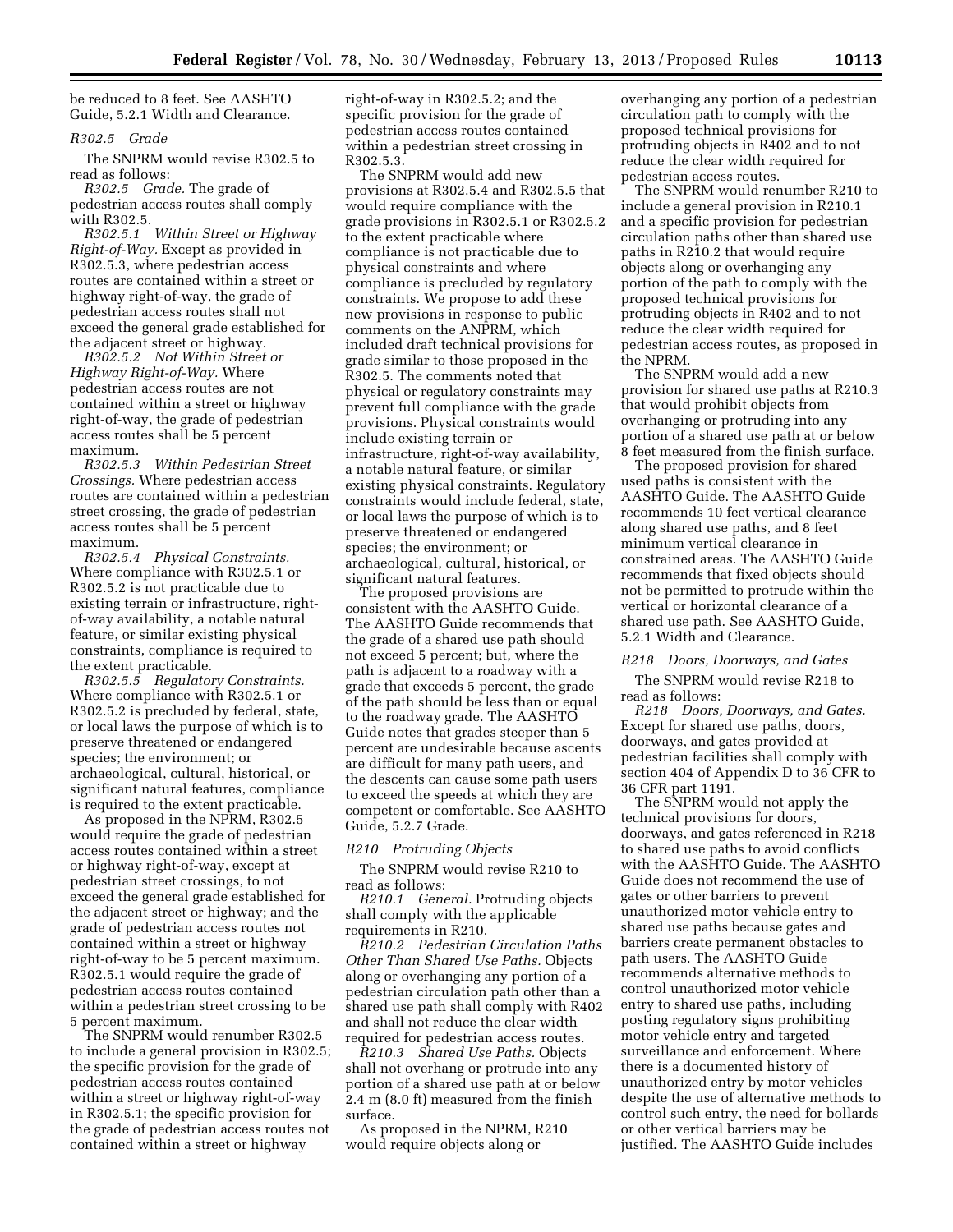recommended designs for bollards where justified. The AASHTO Guide recommends the use of one bollard in the center of the shared use path. Where more than one bollard is used, the AASHTO Guide recommends an odd number of posts spaced at 6 feet. The AASHTO Guide does not recommend two posts since they direct opposing path users toward the middle, creating conflict and the possibility of a head-on collision. See AASHTO Guide, 5.3.5 Other Intersection Treatments.

## *R304 Curb Ramps and Blended Transitions*

The SNPRM would revise R304.5.1 to read as follows:

*R304.5.1 Width.* The width of curb ramps and blended transitions shall comply with 304.5.1.1 or 304.5.1.2, as applicable. If provided, flared sides of curb ramp runs and blended transitions shall be located outside the width of the curb ramp run or blended transition.

*R304.5.1.1 Pedestrian Circulation Paths Other Than Shared Use Paths.* In pedestrian circulation paths other than

shared use paths, the clear width of curb ramp runs, blended transitions, and turning spaces shall be 1.2 m (4.0 ft) minimum.

*R304.5.1.2 Shared Use Paths.* In shared use paths, the width of curb ramps runs and blended transitions shall be equal to the width of the shared use path.

As proposed in the NPRM, R304.5.1 would require the clear width of curb ramp runs (excluding flared sides), blended transitions, and turning spaces to be 4 feet minimum.

The SNPRM would renumber R304.5.1 to include a general provision in R304.5.1 that would clarify that if flared sides are provided at curb ramps and blended transitions, the flared sides are to be located outside the width of the curb ramp run or blended transition; and a specific provision for pedestrian circulation paths other than shared use paths in R304.5.1.1 that would require the clear width of curb ramp runs, blended transitions, and turning spaces to be 4 feet minimum, as proposed in the NPRM.

The SNPRM would add a new provision for shared use paths at R304.5.1.2 that would require the width of curb ramps runs and blended transitions to be equal to the width of the shared use path.

The proposed provision for shared used paths is consistent with the AASHTO Guide. The AASHTO Guide recommends that where curb ramps are provided on shared use paths, the curb ramps should extend the full width of the path, not including any flared sides. See AASHTO Guide, 5.3.5 Other Intersection Treatments.

# **4. Comparison of Proposed Technical Provisions Applicable to Shared Use Paths and AASHTO Guide**

The proposed technical provisions applicable to shared used paths in the proposed accessibility guidelines for pedestrian facilities in the public rightof-way, as supplemented by the SNPRM, and the design criteria for shared use paths in the AASHTO Guide are compared in the table below.

| Proposed accessibility guidelines for pedestrian facilities in the public<br>right-of-way<br>Proposed technical provisions applicable to shared use paths                                                                                                                                                                                                                                                                                                                                                                                                                                                                                                                                                                                                                                                                                                                                                                                                                                                                                                                                                                                                                                                                                                                                                                                                                                                                                         | AASHTO Guide for the development of bicycle facilities (2012)<br>Chapter 5: design of shared use paths                                                                                                                                                                                                                                                                                                                                                                                                                                                                                                                                                                                                                                                                                     |  |
|---------------------------------------------------------------------------------------------------------------------------------------------------------------------------------------------------------------------------------------------------------------------------------------------------------------------------------------------------------------------------------------------------------------------------------------------------------------------------------------------------------------------------------------------------------------------------------------------------------------------------------------------------------------------------------------------------------------------------------------------------------------------------------------------------------------------------------------------------------------------------------------------------------------------------------------------------------------------------------------------------------------------------------------------------------------------------------------------------------------------------------------------------------------------------------------------------------------------------------------------------------------------------------------------------------------------------------------------------------------------------------------------------------------------------------------------------|--------------------------------------------------------------------------------------------------------------------------------------------------------------------------------------------------------------------------------------------------------------------------------------------------------------------------------------------------------------------------------------------------------------------------------------------------------------------------------------------------------------------------------------------------------------------------------------------------------------------------------------------------------------------------------------------------------------------------------------------------------------------------------------------|--|
| R302.3.2 Shared Use Paths. A pedestrian access route shall be pro-<br>vided for the full width of a shared use path.                                                                                                                                                                                                                                                                                                                                                                                                                                                                                                                                                                                                                                                                                                                                                                                                                                                                                                                                                                                                                                                                                                                                                                                                                                                                                                                              | 5.2.1 Width and Clearance<br>The minimum paved width for a two-directional shared use path is 10 ft<br>(3.0 m). * * * In very rare circumstances, a reduced width of 8 ft<br>$(2.4 \text{ m})$ may be used. * * * Wider pathways, 11 to 14 ft $(3.4 \text{ to } 4.2)$<br>m) are recommended in locations that are anticipated to serve a high<br>percentage of pedestrians (30 percent or more of the total pathway<br>volume) and higher user volumes (more than 300 total users in the<br>peak hour).                                                                                                                                                                                                                                                                                    |  |
| R302.5 Grade. The grade of pedestrian access routes shall comply<br>with R302.5.<br>R302.5.1 Within Street or Highway Right-of-Way. Except as provided<br>in R302.5.3, where pedestrian access routes are contained within a<br>street or highway right-of-way, the grade of pedestrian access routes<br>shall not exceed the general grade established for the adjacent<br>street or highway.<br>R302.5.2 Not Within Street or Highway Right-of-Way. Where pedes-<br>trian access routes are not contained within a street or highway right-<br>of-way, the grade of pedestrian access routes shall be 5 percent<br>maximum.<br>R302.5.3 Within Pedestrian Street Crossings. Where pedestrian ac-<br>cess routes are contained within a pedestrian street crossing, the<br>grade of pedestrian access routes shall be 5 percent maximum.<br>R302.5.4 Physical Constraints. Where compliance with R302.5.1 or<br>R302.5.2 is not practicable due to existing terrain or infrastructure,<br>right-of-way availability, a notable natural feature, or similar existing<br>physical constraints, compliance is required to the extent practicable.<br>R302.5.5 Regulatory Constraints. Where compliance with 302.5.1 or<br>302.5.2 is precluded by federal, state, or local laws the purpose of<br>which is to preserve threatened or endangered species; the environ-<br>ment; or archaeological, cultural, historical, or significant natural fea- | 5.2.7 Grade<br>The maximum grade of a shared use path adjacent to a roadway<br>should be 5 percent, but the grade should generally match the grade<br>of the adjacent roadway. Where a shared use path runs along a<br>roadway with a grade that exceeds 5 percent, the sidepath grade<br>may exceed 5 percent but must be less than or equal to the roadway<br>grade. Grades on shared use paths in independent rights-of-way<br>should be kept to a minimum. Grades steeper than 5 percent are un-<br>desirable because the ascents are difficult for many path users, and<br>the descents can cause some users to exceed the speeds at which<br>they are competent or comfortable. * * * Grades on paths in inde-<br>pendent rights-of-way should also be limited to 5 percent maximum. |  |
| tures, compliance is required to the extent practicable.<br>R302.6 Cross Slope. Except as provided in R302.6.1 and R302.6.2.<br>the cross slope of pedestrian access routes shall be 2 percent max-<br>imum.<br>R302.6.1 Pedestrian Street Crossings Without Yield or Stop Control.<br>Where pedestrian access routes are contained within pedestrian<br>etraat crossings without viald or stop control the cross slope of the                                                                                                                                                                                                                                                                                                                                                                                                                                                                                                                                                                                                                                                                                                                                                                                                                                                                                                                                                                                                                    | 5.2.5 Cross Slope<br>As described in the previous section, 1 percent cross slopes are rec-<br>ommended on shared use paths, to better accommodate people with<br>disabilities and to provide enough slope to convey surface drainage<br>in most situations.                                                                                                                                                                                                                                                                                                                                                                                                                                                                                                                                |  |

street crossings without yield or stop control, the cross slope of the pedestrian access route shall be 5 percent maximum.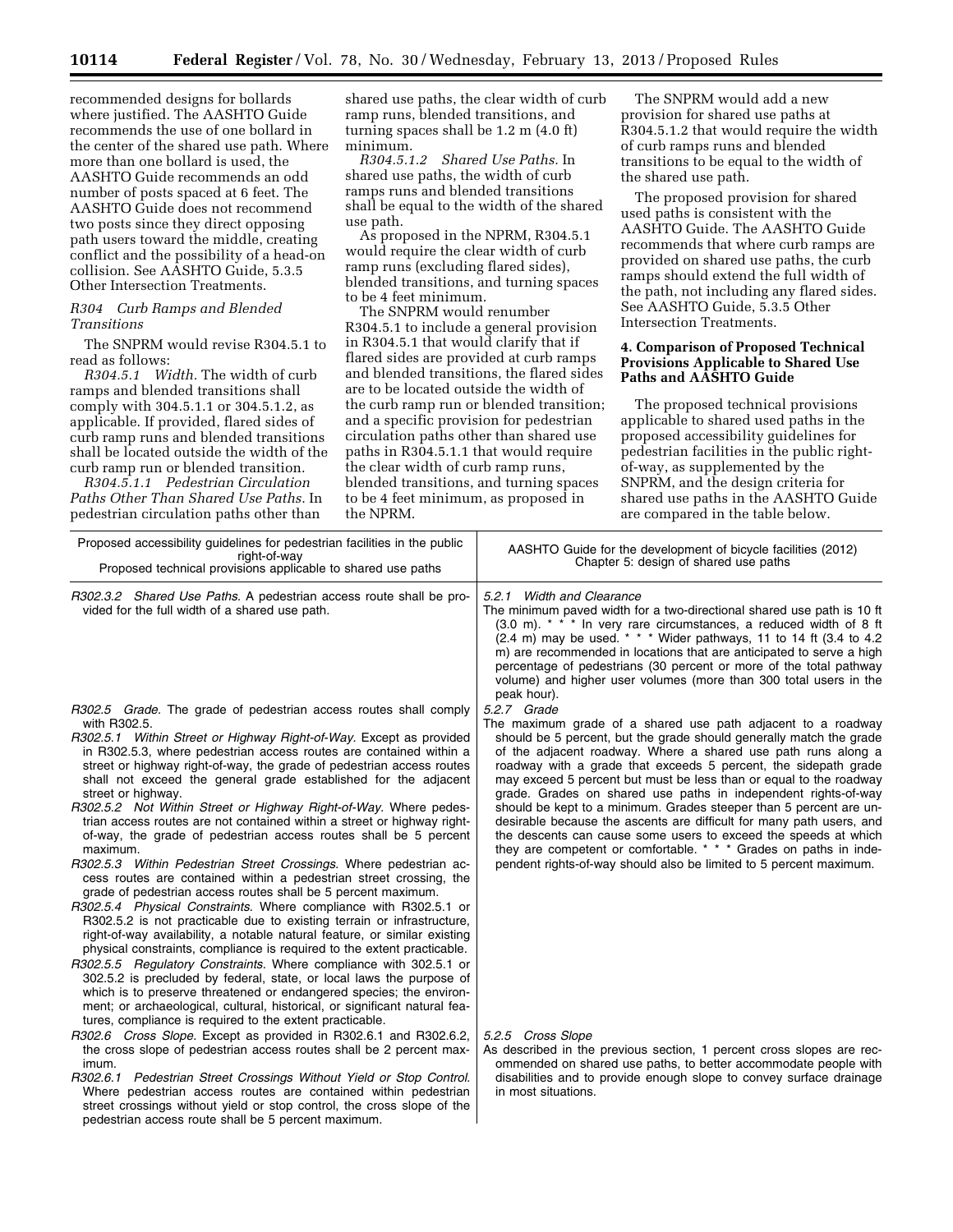| AASHTO Guide for the development of bicycle facilities (2012)<br>Chapter 5: design of shared use paths                                                                                                                                                                                                                                                                                                                                                                                                                                             |
|----------------------------------------------------------------------------------------------------------------------------------------------------------------------------------------------------------------------------------------------------------------------------------------------------------------------------------------------------------------------------------------------------------------------------------------------------------------------------------------------------------------------------------------------------|
| 5.2.9 Surface Structure<br>Hard, all-weather pavement surfaces are generally preferred over<br>those of crushed aggregate, sand, clay, or stabilized earth. <sup>*</sup> * * Un-<br>paved surfaces may be appropriate on rural paths, where the in-<br>tended use of the path is primarily recreational, or as a temporary<br>measure to open a path before funding is available for paving. Un-<br>paved pathways should be constructed of materials that are firm and<br>stable. * * * It is important to construct and maintain a smooth riding |
| R302.6.2 Midblock Pedestrian Street Crossings. Where pedestrian<br>ments and spaces required to comply with R302.7 that connect to<br>pedestrian access routes shall be firm, stable, and slip resistant and                                                                                                                                                                                                                                                                                                                                       |

planar within pedestrian access routes blended transitions, turning spaces, and trian access routes) and surfaces at other elements quired to comply with R302.7 that connect to pedestrian access routes. Grade breaks shall be flush. Where pedestrian access routes cross rails at grade, the pedestrian access route surface shall be level and flush with the top of rail at the outer edges of the rails, and the surface between the rails shall be aligned with the top of rail. *R302.7.2 Vertical Surface Discontinuities.* Vertical surface discontinusurface on shared use paths.\* \* \* Utility covers (i.e., manholes) and bicycle-compatible drainage grates should be flush with the surface of the pavement on all sides.\* \* \* Railroad crossings should be smooth and should be designed at an angle between 60 and 90 degrees to the direction of travel to minimize the possibility of falls.

ities shall be 13 mm (0.5 in) maximum. Vertical surface discontinuities between 6.4 mm (0.25 in) and 13 mm (0.5 in) shall be beveled with a slope not steeper than 50 percent. The bevel shall be applied across the entire vertical surface discontinuity.

*R302.7.3 Horizontal Openings.* Horizontal openings in gratings and joints shall not permit passage of a sphere more than 13 mm (0.5 in) in diameter. Elongated openings in gratings shall be placed so that the long dimension is perpendicular to the dominant direction of travel.

- *R302.7.4 Flangeway Gaps.* Flangeway gaps at pedestrian at-grade rail crossings shall be 64 mm (2.5 in) maximum on non-freight rail track and 75 mm (3 in) maximum on freight rail track.
- *R210.3 Shared Use Paths.* Objects shall not overhang or protrude into any portion of a shared use path at or below 2.4 m (8.0 ft) measured from the finish surface.
- *R304.5.1.2 Shared Use Paths.* In shared use paths, the width of curb ramps runs and blended transitions shall be equal to the width of the shared use path.

*R305.1.4 Size.* Detectable warning surfaces shall extend 610 mm (2.0 ft) minimum in the direction of pedestrian travel. At curb ramps and blended transitions, detectable warning surfaces shall extend the full width of the ramp run (excluding any flared sides).

*5.2.1 Width and Clearance* 

The desirable vertical clearance to obstructions is 10 ft (3.0 m). Fixed objects should not be permitted to protrude within the vertical or horizontal clearance of a shared use path. The recommended minimum vertical clearance that can be used in constrained areas is 8 ft (2.4 m).

*5.3.5 Other Intersection Treatments* 

The opening of a shared use path at the roadway should be at least the same width as the shared use path itself. If a curb ramp is provided, the ramp should be the full width of the path, not including any flared sides if utilized.\* \* \* Detectable warnings should be placed across the full width of the ramp.

# **5. Conflicts Between Shared Path Users**

Public comments submitted in response to the ANPRM expressed concern about the risk of collisions between pedestrians who are blind or have low vision and bicyclists who pass them too closely at fast speeds, and at intersections where a shared use path crosses another shared use path or a sidewalk. According to the AASHTO Guide, the 85th percentile speed for recreational bicyclists is 18 miles per hour. See AASHTO Guide, 5.2.4 Design Speed. The comments noted that bicycles are relatively quiet and pedestrians who are blind or have low vision may not be aware when bicyclists are approaching and passing them or crossing their path at intersections. Pedestrians with other disabilities may also have limited awareness of approaching bicyclists. For example, individuals who are deaf or hard of

hearing may not be aware of a bicycle approaching from behind even when riders indicate their presence audibly. Individuals with limited mobility who may be alert to bicyclists may find it difficult to move aside in time to avoid collision. The comments recommended that traffic on shared use paths be regulated and strictly enforced in order to protect pedestrians. For example, a comment stated that bicyclists should be required to always yield to pedestrians. The comments also recommended design solutions to avoid conflicts between users, including separate pathways for pedestrians and bicyclists; and detectable warning surfaces at intersections where a shared use path crosses another shared use path or a sidewalk. These design solutions are discussed below.

# *Separate Pathways for Pedestrians and Bicyclists*

An organization representing individuals who are blind and have low-vision stated that ''all shared use paths present an unacceptable safety risk to blind or visually impaired pedestrians unless there is a clear separation between pedestrians and other motorized and non-motorized vehicles including bicyclists.'' The comments noted that path users cannot be expected to always follow the ''rules of the road'' and suggested that if paths cannot be physically separated that lanes for pedestrians and other users should be marked tactilely. An organization of educators and rehabilitation professionals who work with individuals who are blind suggested that blind pedestrians may have considerable difficulty maintaining the course, particularly on two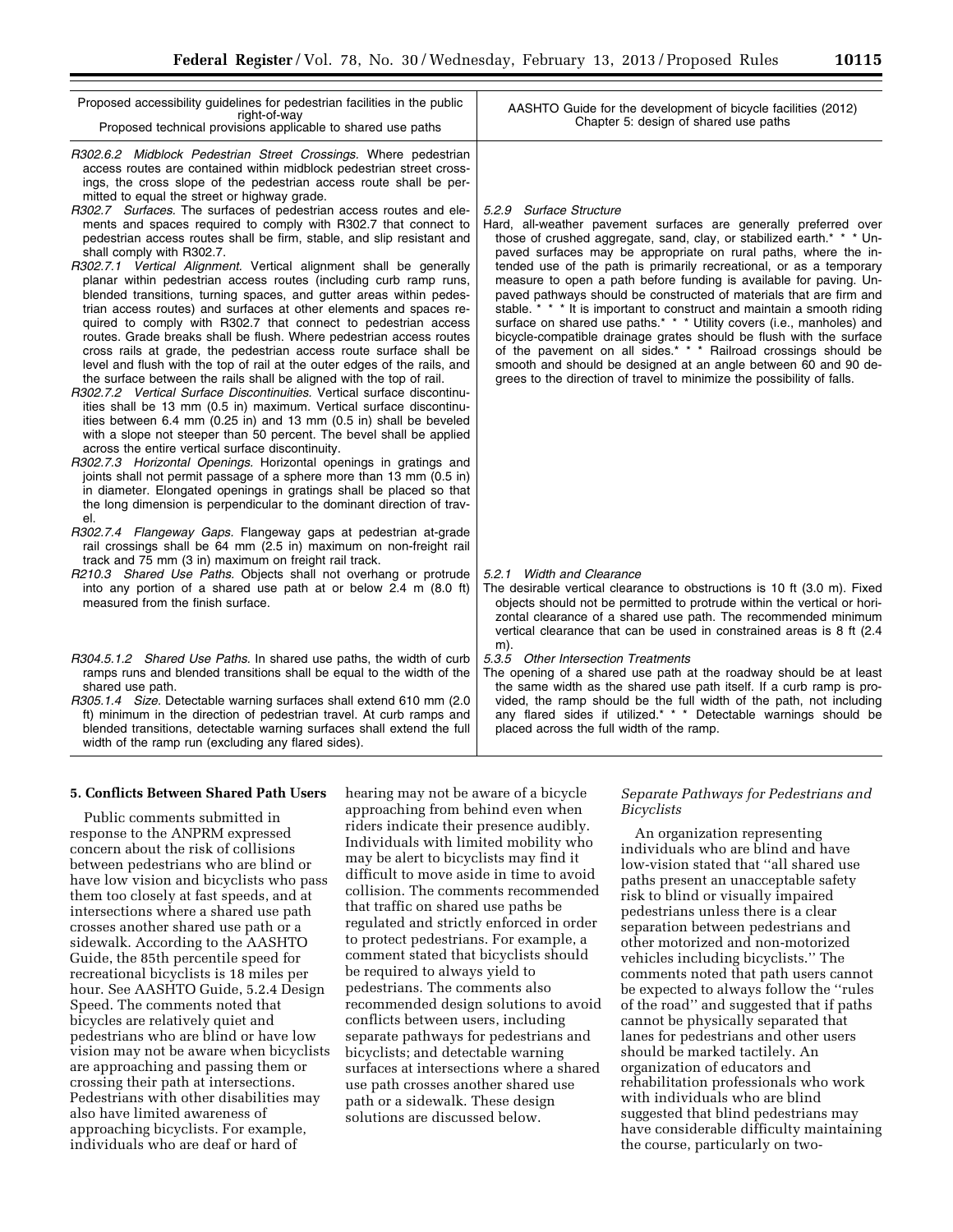directional shared use paths where all users are expected to travel on the right hand side of the path in each direction and bicyclists pass pedestrians and slower moving path users on their left hand side. In addition to the recommendation to physically separate pedestrians and bicyclists, the comments suggested that it may be necessary to separate the two directions of travel within each pathway, particularly on busy paths. The comments, however, acknowledged that determining what volume of users should require two-directional separation would be a challenge.

The AASHTO Guide makes a number of recommendations to minimize conflicts between pedestrians and bicyclists. These recommendations include required sight triangles to ensure that bicyclists have the needed yielding distance to avoid conflicts, and additional width around horizontal curves to allow safe distance between users. See AASHTO 5.2.8, Stopping Sight Distance. The AAHSTO Guide also recommends use of a centerline stripe within a path to provide directional separation and to indicate when passing is permitted. For paths with ''extremely heavy volume'', the AASHTO Guide recommends two alternatives for segregation of pedestrians and bicyclists. The first option is to provide separate lanes within a single path; pedestrians have a bidirectional lane and bicyclists have two one-directional lanes. Such separation is not recommended unless a minimum path width of 15 feet can be provided (10 feet for bicycles and 5 feet for pedestrians). A second alternative is to physically separate user groups, particularly where the pathway volume is ''extremely heavy'' and where sites and settings, such as one that constricts the path width, necessitate divergent pathways. Physically separated pathways also are recommended where the origins and destinations of pedestrians and bicyclists differ. The AAHSTO Guide notes that both alternatives (lane separation and physical separation) may not be effective unless the volume of bicycle traffic is sufficient to discourage pedestrians from encroaching into the bicycle lanes and that these solutions will not necessarily be needed for the full length of a shared use path. See AASHTO Guide, 5.2.1 Width and Clearance.

We agree with the comments that physical separation between pedestrians and other users would likely render shared use paths safer for, and more accessible to, individuals with disabilities and others. However, the

AASHTO Guide does not recommend physical separation of user groups unless the traffic volume or other considerations make separate pathways necessary. The AASHTO Guide provides little guidance regarding methods for determining the point at which traffic volume or other considerations would justify separation of the pathways. In the absence of any data on which to base such a requirement, we are not proposing to require physically separated pathways for pedestrians and bicyclists. The impact of such a requirement if applied to the full length of all shared use paths would likely result in many not being constructed due to the increased costs associated with more land and the need to engineer and construct two pathways instead of one.

The comments suggested that enhanced signage and warnings, including audible signs and tactile pavement markings would improve the ability of blind pedestrians to remain within their lanes. In Great Britain, tactile pavement markings are used to indicate bicycle and pedestrian lanes. A ladder pattern is used to indicate the start and end of the pedestrian lane; a tramline pattern is used to indicate the start and end of the bicycle lane; and a tactile dividing line is used to indicate the separation between the lanes.3 At least one U.S. manufacturer makes tactile pavement markings for shared use paths. We request comments on whether tactile pavement markings have been used on any shared use paths in the U.S. and the experience with such markings. We also request comments on other design solutions to reduce potential conflicts between pedestrians who are blind or have low vision and bicyclists. Comments should include factors that would make such solutions necessary.

We are considering including an advisory section in the final accessibility guidelines on separate pathways for pedestrians and bicyclists. Advisory sections are not mandatory requirements but provide guidance for entities who want to exceed the minimum requirements for accessible

design. We request comments on information to include in the advisory section.

### *Detectable Warning Surfaces at Shared Use Path Intersections*

Detectable warning surfaces consist of small truncated domes that are integral to a walking surface and that are detectable underfoot. The proposed accessibility guidelines for pedestrian facilities in the public right-of-way would require the use of detectable warning surfaces to indicate the boundary between a pedestrian route and a vehicular route where there is a curb ramp or blended transition; and the boundary of passenger boarding platforms at transit stops for buses and rail vehicles and at passenger boarding and alighting areas at sidewalk or street level transit stops for rail vehicles. See R208 and R305.

Because pedestrians who are blind would not be aware of bicyclists approaching from the left or right hand side at intersections, we are considering including a requirement in the final accessibility guidelines to provide detectable warning surfaces where a shared use path intersects another shared use path or a sidewalk to indicate the boundaries where bicyclists may be crossing the intersection. The edge of the detectable warning surface would be installed between 6 inches minimum and 12 inches maximum from the edge of the intersecting segments of the shared use paths and sidewalks. The detectable warning surface would extend 2 feet minimum in the direction of pedestrian travel and the full width of the intersecting segments. We request comments on this issue.

## **6. Regulatory Analyses**

We prepared a preliminary regulatory assessment discussing the cost and benefits of the proposed accessibility guidelines for pedestrian facilities in the public right-of-way and an initial regulatory flexibility analysis of the impacts on small governmental jurisdictions with a population of less than 50,000 when the NPRM was issued. These regulatory analyses are available on our Web site at: *[http://](http://www.access-board.gov/prowac/)  [www.access-board.gov/prowac/.](http://www.access-board.gov/prowac/)* 

There is no database available on the number of shared use paths in the United States. AASHTO surveyed five state transportation departments when preparing comments on the ANPRM. The responding departments reported approximately 1,500 to 3,000 miles of existing shared use paths in their states. The Alliance for Biking and Walking surveyed more than 50 large cities about

<sup>3</sup> Department of Transport, ''Tactile Markings for Segregated Shared Use by Cyclists and Pedestrians'' [available at: *[http://www.ukroads.org/webfiles/TAL](http://www.ukroads.org/webfiles/TAL%204-90%20Tactile%20Markings%20for%20Segregated%20Shared%20Use.pdf) [%204–90%20Tactile%20Markings%20for%20](http://www.ukroads.org/webfiles/TAL%204-90%20Tactile%20Markings%20for%20Segregated%20Shared%20Use.pdf) [Segregated%20Shared%20Use.pdf\]](http://www.ukroads.org/webfiles/TAL%204-90%20Tactile%20Markings%20for%20Segregated%20Shared%20Use.pdf)*; Department for Transport, ''Guidance on the Use of Tactile Paving Surfaces, ''Chapter 5—Segregated Shared Cycle Track/Footway Surface and Central Delineator Strip [available at: *[http://www.dft.gov.uk/publications/](http://www.dft.gov.uk/publications/guidance-on-the-use-of-tactile-paving-surfaces/) [guidance-on-the-use-of-tactile-paving-surfaces/\]](http://www.dft.gov.uk/publications/guidance-on-the-use-of-tactile-paving-surfaces/)*; and Department of Transport,'' Shared Use Routes for Pedestrians and Cyclists,'' Chapter 6—General Design Considerations, 6.18 and 6.19 [available at: *[http://assets.dft.gov.uk/publications/ltn-01–12/](http://assets.dft.gov.uk/publications/ltn-01-12/shared-use-routes-for-pedestrians-and-cyclists.pdf) [shared-use-routes-for-pedestrians-and-cyclists.pdf\].](http://assets.dft.gov.uk/publications/ltn-01-12/shared-use-routes-for-pedestrians-and-cyclists.pdf)*